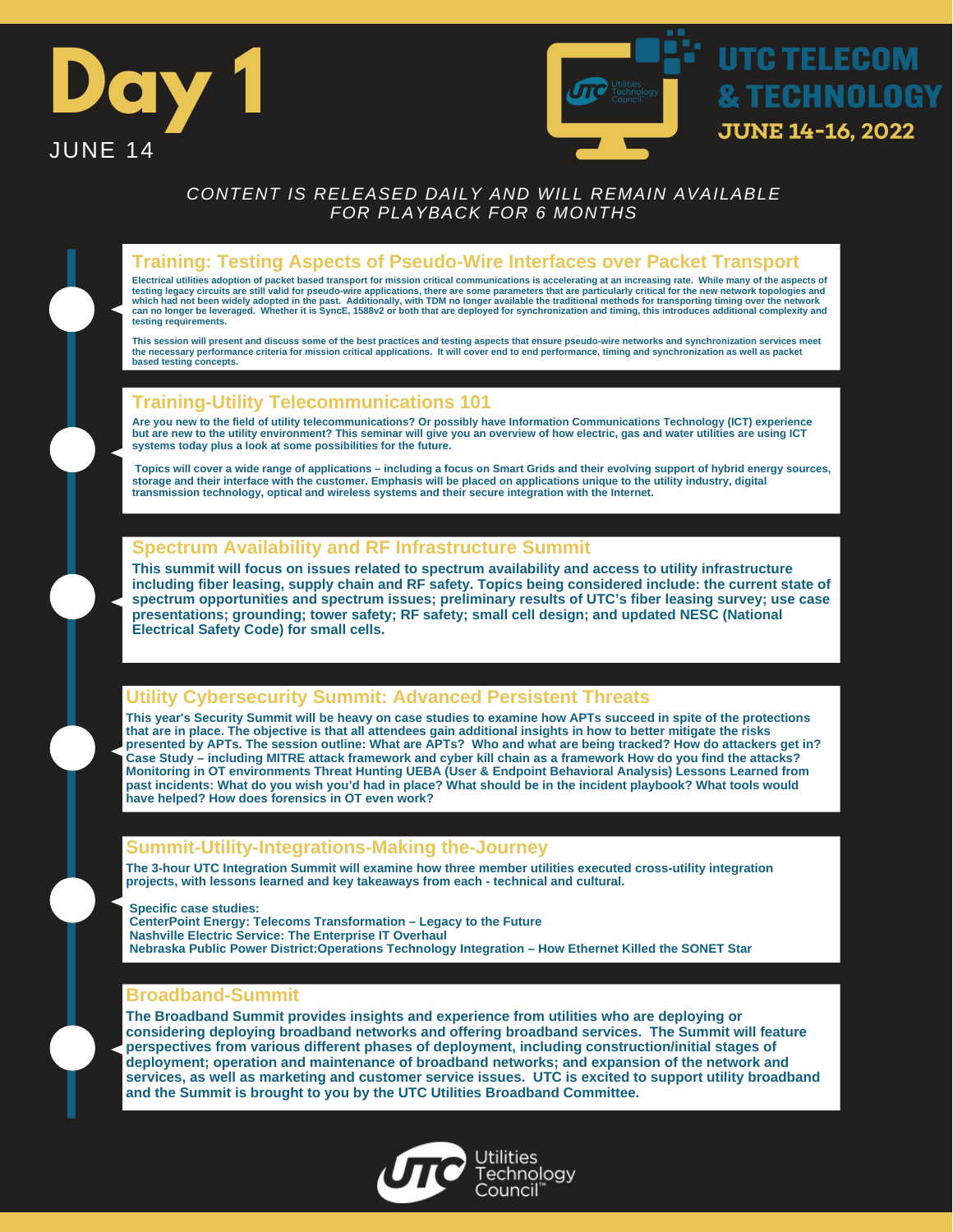



### **Risk and Reward**

**Building new infrastructure or a new business has risk. Building infrastructure to utilize new technologies triggers a review of business models. Provide alternatives and highlight risks while mitigating the risks. This panel review building an LTE network for a field area network and the frequency chosen. Keeping the LTE network for internal use or lease out space on the network? What was the cost of investment to do the initiative? The staff to manage and maintain the new service going forward. This panel will also discuss the risk and reward of providing a middle mile service or becoming Internet service provider. This is a philosophical discussion of why these utilities took the risk to receive the reward.**

## **The Importance of Grid-Wide Time Synchronization**

**Don't Take a Good Time For Granted! Substation synchronization tends to be an afterthought. This is changing with the advent of digital substations. Grid applications, including synchrophasor and GOOSE, demand a common time reference 24 x 7 to co-ordinate system control and operations ranging from protection to automation to measurement and analysis. Accordingly, operators need to plan for accurate, reliable time distribution across the grid. This session will 1) explain the fundamentals of the IEEE1588 technology and its use to complement GNSS/GPS system to distribute time synchronization 2) explore the network requirement for the IEEE1588 hierarchy 3) discuss a synchronization architecture blueprint.**

### **Using Technology to Maximize Data Collection and Increase System Reliability & Resiliency**

**New technologies and tools are helping utilities better understand the condition of their infrastructure. Data collection and imaging technology using LiDAR and image recognition can produce high-accuracy maps efficiently. The collected data can be combined with back office pole loading and engineering software to accurately provide invaluable pole plant models and vegetation management assessments. This session provides an overview of LIDAR and includes a case study on how one utility used Imaging technology to manage their infrastructure requirements.**

## **Satellite Telecommunications on your Grid**

**Being Your Own Satellite System Provider: Lessons Learned After a Year of Providing Services to Substations. After building two satellite earth terminals and connecting more than 50 remote substation, Idaho Power has gained significant experience running MPLS over a satellite system for over a year. This system does NOT use a service provider, instead Idaho Power runs the entire system with** the exception of the satellite itself in space. Join us to learn why and how the system was put together and the benefits reaped.<br>Substation Satellite - Follow-Up from 2019 Business Case with Current Operation and Lessons **business case for an internally owned and operated satellite transport system to replace costly telephone company leased substation services in 2019. The project is currently in wrapping up construction, this presentation will cover the details of the design, projected vs. actual costs pilot, O&M savings, as well as lessons learned.**

## **How Technology Fosters Safety**

**As the world continues to evolve and change, technology is at the forefront of driving business forward. This includes driving better safety best practices. This session will walk through use cases of how technology is fostering safety, including conducting virtual site visits, utilizing 3D scanning and wearable technology, and GIS integration.**

### **Managing your Subscribers the Cloud Way What is Cloud Managed Wi-Fi**

**Ensuring an excellent online experience starts with a robust in-home Wi-Fi router system. Wi-Fi routers offer fast, reliable performance and extended coverage to the growing array of connected devices in subscribers' homes. Remote management has always been a standard for any Internet Provider offering Broadband services. Solutions like TR-069 have really been the hallmark in our industry however, the cost and maintenance of TR-069 may seem like a daunting task when managing Wi-Fi Routers. In recent years, hosted, cloud-based solutions have streamlined the subscriber's Wi-Fi experience while reducing the provider's support resources. How to provide an excellent online experience. Effortlessly onboarding new products Ease of use with end-user facing apps Protection within the home from outside online threats Remote management with instant customer care and data analytics**

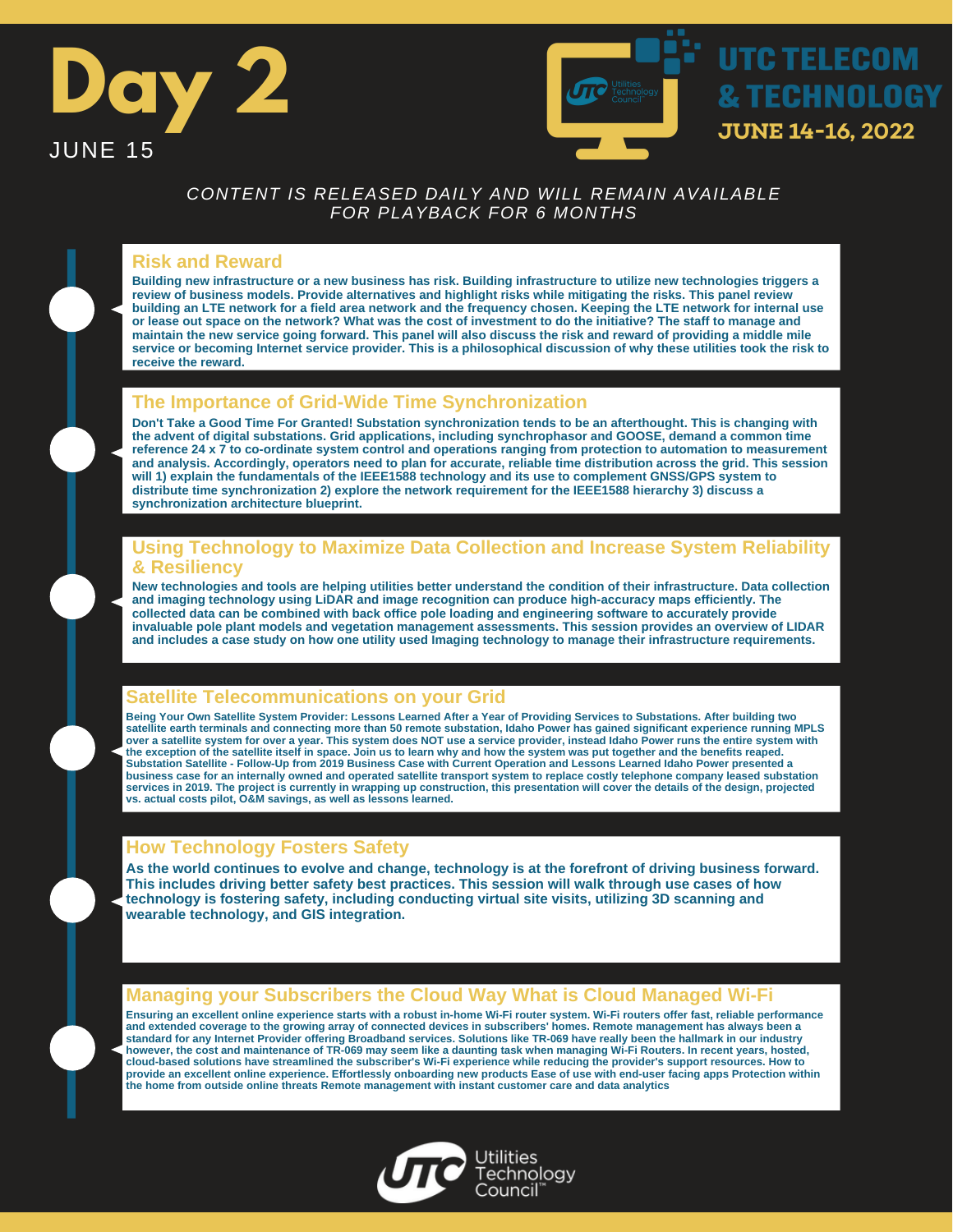



## **Why Build a Broadband Network**

**We will explore the critical elements of a broadband network and how they are employed to support a diverse and rapidly growing user base. New technologies make it possible to keep initial costs low while enabling scalability when the need arises in the future, avoiding expensive forklift upgrades and maintenance outages.**

# **Case Study Underground Air Blown Fiber Cables**

**Exelon achieved faster, easier, and lower cost underground fiber cable installations using air-blown microcables in microducts as opposed to pulling traditional loose tube cables in standard conduit. This presentation will review the basics of air blown installations, and the successes and challenges of air blown technology from various Exelon trials. Microcables are miniaturized stranded loose** tube cables engineered for air blown installations and high fiber densities. These cables can be half the size and weight of traditional<br>loose tube cables and can achieve cable installation speeds between 150 – 400 ft/min **project costs. Exelon piloted a few scenarios: an underground run into a power plant following the aerial transition from ADSS, an underground section transitioning from aerial OPGW into a substation control building, and underground general purpose fiber deployment throughout the Washington, DC area.**

# **OPGW Grounding techniques for safe splicing**

**OPGW fiber presents special challenges in order to safely ground the fiber prior to splicing or maintenance operations. This session will discuss and benchmark some of the safety considerations when working on OPGW fiber and the grounding and bonding requirements necessary to maintain a safe work environment for the fiber splicer. The session will also discuss the necessary PPE and equipment to ground the OPGW fiber and the proper installations of grounds and bonds on the OPGW fiber cables.**

## **Funding Mechanics, Procedures and Process**

**Multiple programs are geared to launch at the federal and state levels to spur investment in broadband and other infrastructure investment. This session will take a look under the hood to examine the jurisdictions and procedures that are involved. It will also examine what providers can expect and what they can do to prepare.**

## **Regulatory Update on FCC Wireless Infrastructure Siting Policy**

**The FCC is constantly updating its rules to streamline the deployment of next generation wireless networks and eliminate state and local regulatory barriers to the deployment of wireless infrastructure. At the same time, the FCC has also imposed some new obligations on licensees and courts have stepped in to limit the FCC's authority. As such, it can be difficult for utilities and other critical infrastructure entities to clearly understand the rules of the road so that they can develop appropriate compliance processes. This presentation will provide a summary of the FCC's rules for pre-construction environmental and historic property review required for deployment of wireless facilities by utilities. We will also discuss the FCC's ongoing efforts to further reduce the regulatory burdens.**

### **Seizing the Moment Unprecedented Funding Opportunities in 2022**

**With billions of infrastructure dollars earmarked for closing the Digital Divide, electric cooperatives have a neverbefore-seen opportunity to tap into state and federal funding to bring fiber broadband to the members and communities they serve. This session, led by Conexon Partner and former FCC chief of strategy Jonathan Chambers, offers actionable insights on navigating 2022 funding opportunities, including the infrastructure bill and state-driven American Rescue Act funds. Chambers will share his insider advice to illustrate the steps and activities necessary to secure funding to power individual and collective co-op projects.**

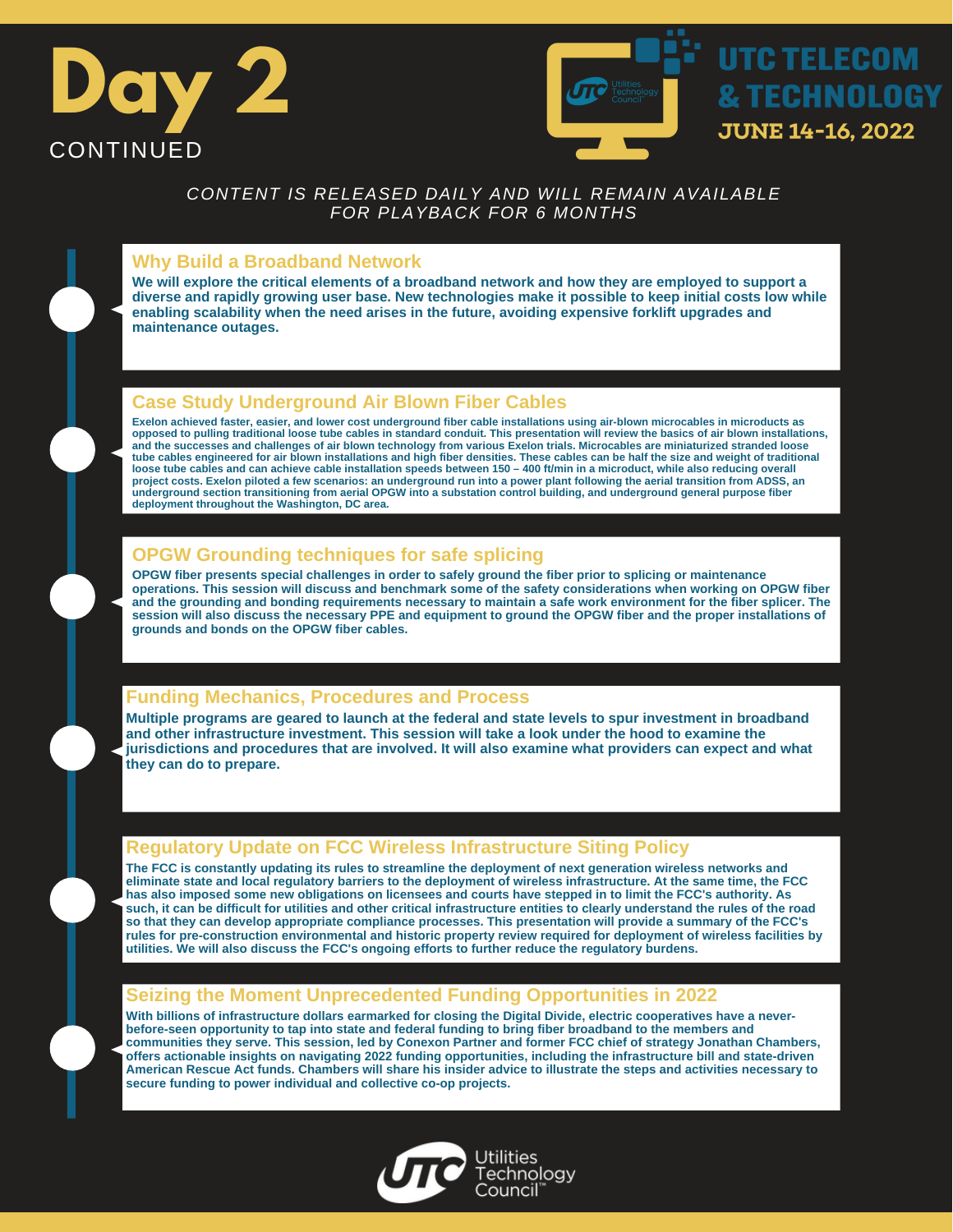



### **Dual Frequency Private 4G and 5G Networks**

Utilities are increasingly building dedicated networks to support a wide range of monitoring, control and communications functions.<br>Private 4G network operators now have the option of following the established examples of **multi-frequency networks. Typically, such networks involve the use of a sub 1 GHz band for coverage and at least one midband frequency for extra capacity in areas where higher demand exists. Private network operators may deploy economical and long-range NB-IoT or Cat-M1 for monitoring and control functions that they need throughout their areas of operation and limit broadband deployments to areas where the extra capacity is required. This discussion will outline the relevant bands that are appropriate for such dual-frequency private networks. The relative advantages and disadvantages of dual-frequency private networks will be examined including spectrum availability, device ecosystem status and system cost factors.**

### **The State of the 6 GHz Microwave Spectrum**

**Two years after the FCC approved the highly controversial rule change that opened the 6 GHz microwave band to unlicensed use, licensed microwave incumbents are left to fend for themselves against interference from Wi-Fi 6E as these unlicensed devices continue to gain market acceptance. Real-world testing performed by the presenters confirmed the concerns of many, that FCCcertified Low Power Indoor (LPI) devices will harmfully interfere with licensed 6 GHz microwave networks. Are 6E device deployments tracking with the proponents' forecast of 958 million of these networks in the continental US by 2025? Are incumbents seeing the impact to their systems? This presentation will address these questions and offer mitigation strategies that are currently being implemented or considered by utility industry members. Presenters will also provide an update on outdoor Standard Power Wi-Fi 6E device and Automatic Frequency Control (AFC) standards, development, and deployment timelines.**

### **The Value of 4G LTE CAT M/NB-IoT Small Cell in Utility-Grade Private Networks**

**Utilities have been aggressively purchasing licensed spectrum (CBRS, 700MHz, 900MHz,etc) to build their own private networks. Many of these initiatives involve connecting existing/new applications that enable the utility to collect and use data from a wide variety of grid assets, including smart meters and distributed energy resources (DERs). 5G has clear technical benefits which include shorter latency and higher throughput. But many connected assets in the grid will not see benefit from these improved speeds. As we have seen firsthand, 5G will prove too costly for certain applications. Ubiik will present case studies in which 4G LTE CAT M has proven to be the most ideal technology for the smart grid assets that are to be periodically remotely monitored & controlled. 4G LTE CAT M not only achieves better range but is 5X more cost-effective, which makes it far more ideal to connect assets like smart meters, storage, EV chargers, etc.**

### **Benefits of a ground up cybersecurity approach to Mission Critical Communications**

**As utilities' around the country review their communications infrastructure, the increasing need for secure and robust mission critical voice and data communications is a driving force behind the decisions they make moving forward. Growing demands for IoT data, ubiquitous voice over converged platforms and increased cybersecurity demands are forcing utilities to explore options that are outside their comfort zone. Of these, cybersecurity is emerging as the single most critical feature that drives the decision making process. This is pushing utilities to examine their future plans in a different light, one that focuses more holistically on the network as a whole rather than subsystems independently. Mission Critical voice and data suppliers must recognize this trend and be able to offer products and services that address this new normal.**

### **How Hitless Switching 0ms Switching and Ethernet**

**All Utility Critical Applications using Legacy interfaces such as T1, C37.94, Mirrored Bits as well as 61850 Ethernet Based Critical Applications such as Sample Values and Inter Substation Goose Messaging can benefit from Hiltess Switching (0 ms switching time) where traditional sub 50ms switching time does not meet the requirements for critical time sensitive applications. In this presentation, we will provide an overview of the technology that is currently available to achieve Hitless Switching (0ms Switching time) and we will present a demonstration for this technology.**

### **Leveraging the NIST CSF where NERC CIP Doesn't Apply Distribution**

**Enhancing your cyber posture and achieving critical infrastructure resiliency is essential to your business. To achieve it, you need to understand the challenges of building such a cyber program, despite the evolving threat landscape and perpetually expanding regulatory standards. When our clients seek to develop a more comprehensive cyber security program based on the NIST Cyber Security Framework ("CSF"), they intend to create a cyber security program to cover assets in their Transmission & Distribution operational technology network not currently covered by the North American Electric Reliability Corporation ("NERC") Critical Infrastructure Protection standards. The starting point for achieving cyber resiliency is to implement a risk-centric program. Efforts to implement a Cyber Resiliency program would likely not be effective without addressing the organizational disparity between the business technology environment and the ICS side.**

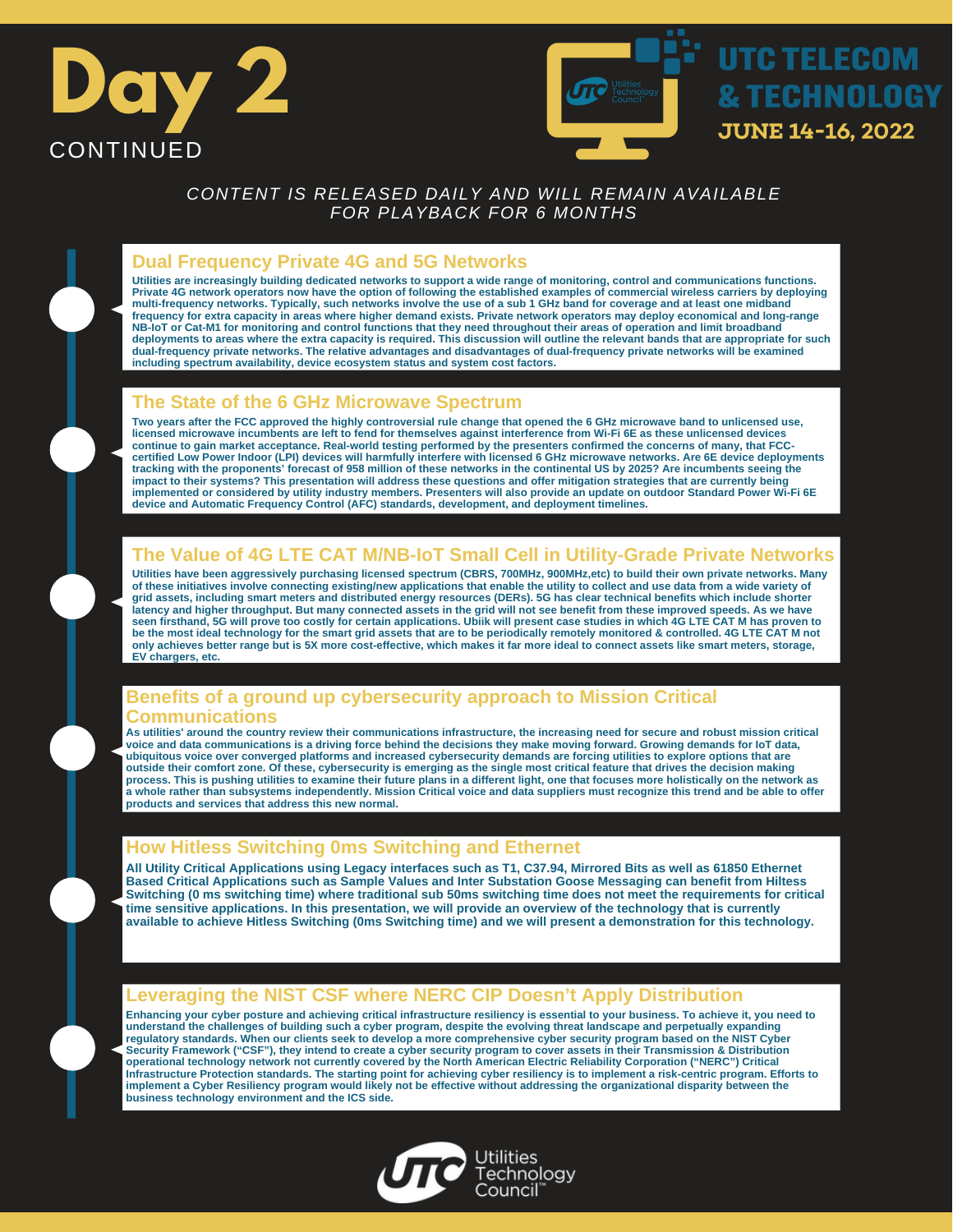



#### **Fiber Broadband Network Architecture Considerations-01**

**There are many architecture options to be considered when determining what is required to support and operate your Fiber broadband business. The session will provide various options along with operational considerations to consider when deciding what is required. The audience will gain firsthand insights from a seasoned industry leader who, has designed and operated fiber broadband network for many years. Topics that will be covered: • PON switches • Access architectures • Distribution designs and materials • Cable placement considerations • Connecting homes and businesses • Emergency restoration**

### **Fund Plan and Build-Tips to get you started in Broadband**

*Description Coming Soon*

## **Middle-Mile Capitalize on your beginning with the end in mind**

**Middle Mile infrastructure partnerships allow utilities and broadband providers to capitalize on expertise from each side of the business. Enabling Middle Mile connectivity can fast-track broadband deployment to communities, and in turn foster economic development. There is a growing opportunity on both state and federal levels to fund these projects. And as more companies recognize the value, these funds are being be used to fast track success.**

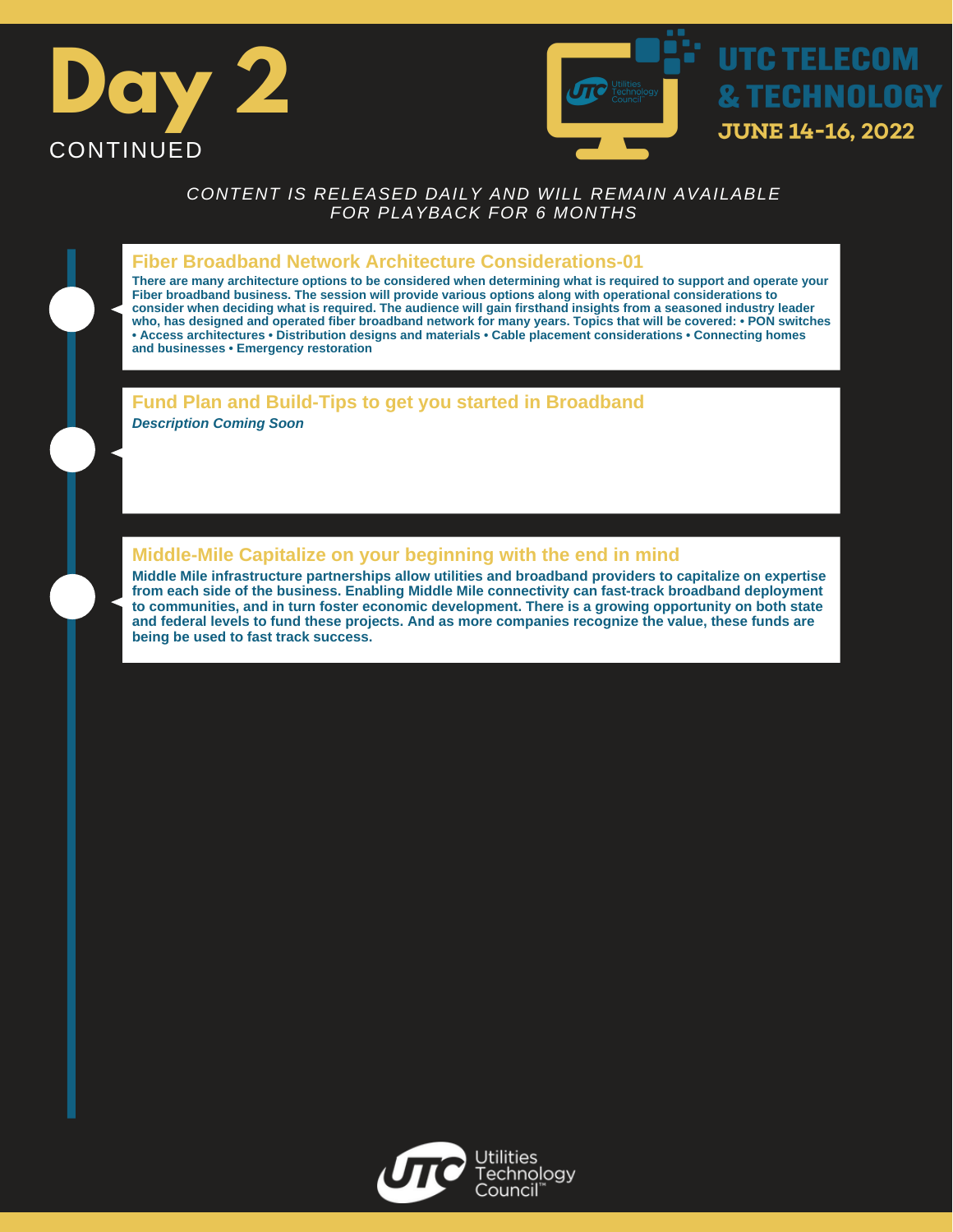



## **It's Raining Grants**

**It is critical that you are prepared to react to grant opportunities once the rules are released, planning cannot wait until the end. Federal, state, and local grants for broadband continue to expand. On a federal level the NTIA, FCC, and the RUS have issued grants for broadband for un-served and underserved areas in the country. In the recent infrastructure bill (eligibility rules under development) over \$60 billion has be designated for broadband deployments. The bill does indicate that some of the grant dollars will be designated for middle-mile infrastructure to connect critical assets such as substations and communication facilities such as towers and antenna mounting facilities. This session will review the range of grant sources, known general rules and timing, broadband eligibility rules, and potential applicability to support utility needs.**

# **Regulatory Issues for Providing Broadband**

**Utilities are in a unique position to extend much-needed broadband services to rural America, with existing physical connections to rural customers and a ubiquitous network infrastructure that can be leveraged to provide reliable, fast, and affordable broadband to areas that are unserved or underserved by other commercial service providers. At the same time, the regulatory obligations facing utilities that are actively offering broadband or interested in doing so have continued to evolve, presenting challenges that utilities must be prepared to address in order to meet the needs of the customers they serve. Utility Broadband - Managing the Regulatory and Legal Considerations Utilities face legal and regulatory challenges when providing broadband services but the rewards can be significant. Legal and regulatory issues typically are manageable, but must be evaluated and confronted early on. Once identified, utilities need a compliance strategy.**

### **Any traffic over any network Tunneling technologies to enable utility applications**

**Protocols like IEC 61850 GOOSE require what has traditionally been LAN connectivity, a layer 2 network, between devices within a substation control house or yard. As DERs and FLISR schemes require more communications, it is important to look at how to transport this traffic over any type of underlying network to enable communications that increase system reliability and visibility. L2TPv3 and MPLS can provide this along with other modern solutions like the GENEVE protocol. Please join this session to take a look at strategies for different ways to overcome an underlying transport system that does not provide the flexibility you need for specific applications.**

## **Don't get caught unprotected is your distribution system ready for solar**

**Due to the expansive growth of solar distributed generation, engineers must take proactive steps to adapt their legacy systems. The non-inductive load characteristic of solar inverters creates a new challenge which must translate into more robust system protection schemes. This presentation will give real examples of distribution interconnected systems with lessons learned on best practices for protection system modeling and technological advancement.**

## **IoT Communications Technologies Terrestrial and Extraterrestrial**

**There are several existing technologies and seemingly countless emerging technologies in the Industrial IoT ecosystem. From terrestrial wireless to extraterrestrial wireless, learn the options available to Utilities. We will review the advantages and disadvantages of each and the considerations needed during the network design process. For each technology, we will discuss its commercial availability, viability, and scalability. Technologies covered will include: Terrestrial Wireless: FAN Cellular Public Private NB-IoT LORA SigFox Balloon Extraterrestrial Wireless: LEO MEO GEO**

## **Building and Maintaining Vendor Utility Member Relationships**

**We will cover how to build vendor/Utility member relationships, maintain them. build trust in the relationships, relationship challenges and pitfalls, how to ensure you are talking to the right people, understanding each other's needs, and how to get to that win-win relationship.**

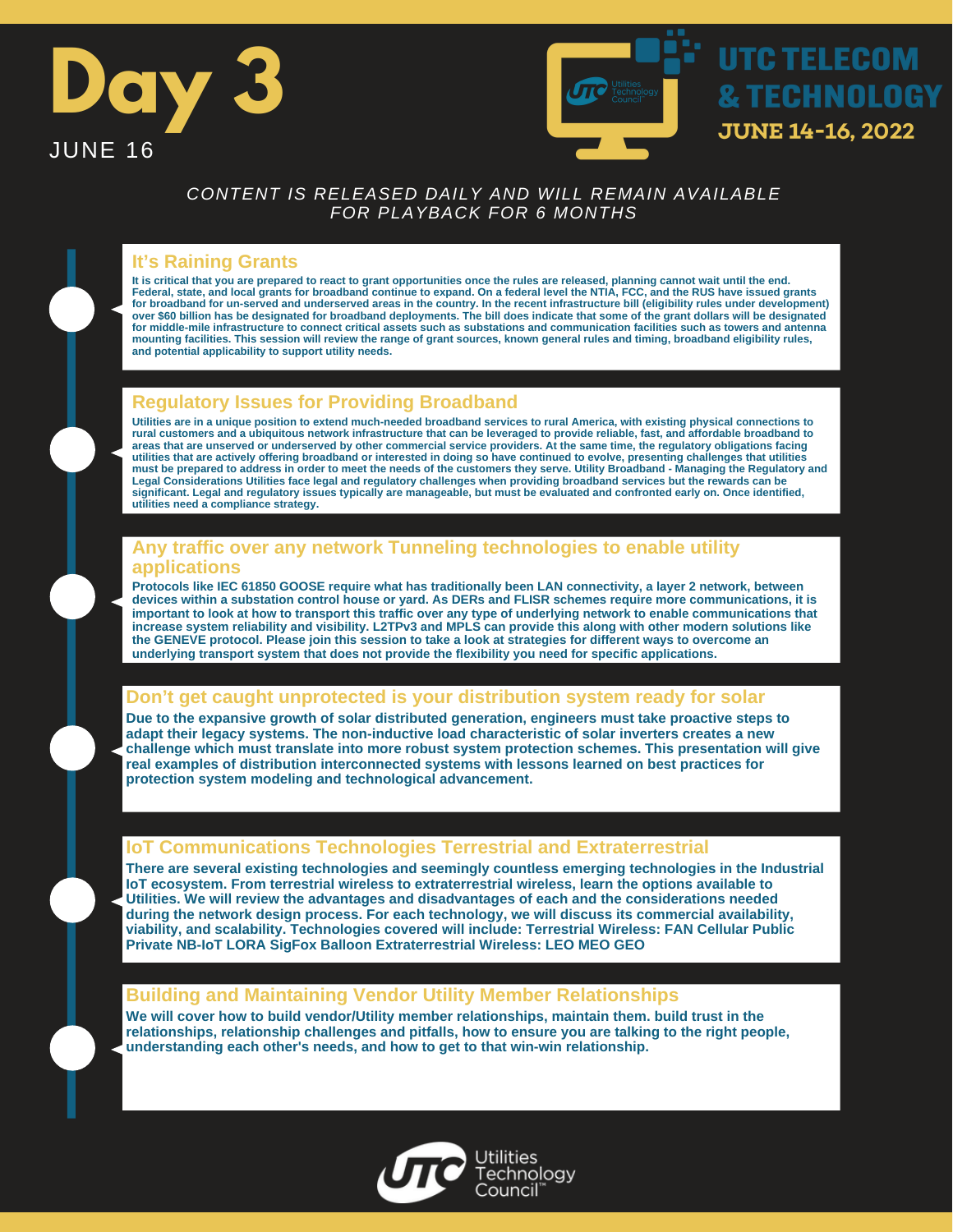



### **Using Drones in Utilities**

**Tethered Drones Provide Utilities with a Flexible, Cost-Effective Option to Restore Data and Voice Communications when Infrastructure is Compromised.** Tethered drones provide a flexible, cost-effective backup solution to a wide variety of mission-critical applications, affording utilities the ability to restore<br>affected sections of their critical infrastructure. Applicat **links, restoring cellular coverage in a decimated area, or providing local Wi-Fi connectivity to personnel and their mobile applications. Tethered drone** packages are 100% portable and can be deployed in a field or the back of a pickup truck, so they can be taken onsite as they are needed. The tethered drone<br>solution can be autonomously deployed and retrieved, requiring onl Using drones in transmission and distribution today both opens up new possibilities and replaces existing work. Without drones, inspections are typically<br>completed manually, using climbing, bucket trucks, long-range photog **introduce hazards that are avoided with drones.**

## **How to Handle the Load**

**Rappahannock Electric Cooperative (REC) sought insights into system line losses beyond basic purchase and sale of kilowatt hours. During the engineering analysis, distribution engineers and data scientists worked together to create or modify distribution models and processed data to extract necessary equipment ratings and electrical characteristics which were used in a data-driven evaluation of technical losses from each of the models simulated. The purpose of the data science piece was to provide further insight into the** system level losses from assets external to electrical impedance and saturation losses by analyzing the relationships between SCADA,<br>AMI, MDM, unmetered loads, and possible energy theft through bulk data analytics and algo **provided REC more actionable insights into the different functions of load and losses indicative of their system, resulting in alignment of core systems for a precision approach to reducing losses in the future.**

# **Fiber To The People The Rural Electric Co-op Broadband Blueprint for Success**

**Join a panel of progressive electric cooperative decision-makers as they discuss their journeys to bring fiber broadband to 100% of the rural Americans they serve. Representing diverse geographies and projects ranging from greenfield to mature, the panelists articulate their decision processes, strategies for community and legislative influence, key principles for understanding project feasibility and funding, and ultimately, the triggers to project success. This interactive session will cover topics that include collective buying and statewide collaboration power, unique business models that ease the demand on co-op leadership and resources, and expert advice for leveraging upcoming funding opportunities. Attendees will take away best practices and valuable insights from some of the nation's most successful co-op leaders.**

## **One Fiber, One Platform, Two Secure Communication Networks**

**Fiber optical networks are being used for a variety of broadband access, campus connectivity and power grid cybersecurity use cases. A key technology for electric IOUs, co-ops, and public power/municipal utilities is Combo PON. Hear experts and operators discuss how two different PON technologies are simultaneously deployed across the same optical distribution network (ODN) and launched from the same interface saving power, space and optical budget. In this session, attendees will learn about the different hybrid use cases afforded by Combo PON.**

### **Your protection relays require hitless network protection switching**

**Learn about the lifecycle support of differential protection and distance protection relays on a converged IP/MPLS network. We'll begin with an explanation of how to design and provision support for a multitude of existing and new protective relays that meets the delay, jitter, delay symmetry and reliability requirements. Key options and their benefits/drawbacks will be explored. Performance monitoring and troubleshooting tips will be explained. A review of key learnings from recent industry testing will provide you insights into what's new and its future direction. Please join us if you are considering converging your protection relay traffic onto an IP/MPLS network; or interested in sharing your learnings with peers.**

### **6 GHz Interference**

**Interference to utility microwave systems from unlicensed devices in the 6 GHz band poses an imminent threat to the reliability and safety of electric, gas and water services, as well as public safety and 911 services provide by commercial telecommunications carriers. This year has seen significant public policy developments at the FCC related to interference testing, the certification of 6 GHz unlicensed devices, and the process for authorizing automated frequency coordination systems. Meanwhile, the appeal of the FCC's 2020 Report and Order remains pending and a decision is expected soon. The outcome of the appeal is expected to have a significant impact on the FCC's plans to expand unlicensed operations in the band to allow mobile and higher power unlicensed operations. This session will review these developments and provide a look ahead at the prospects for protection from 6 GHz interference.**

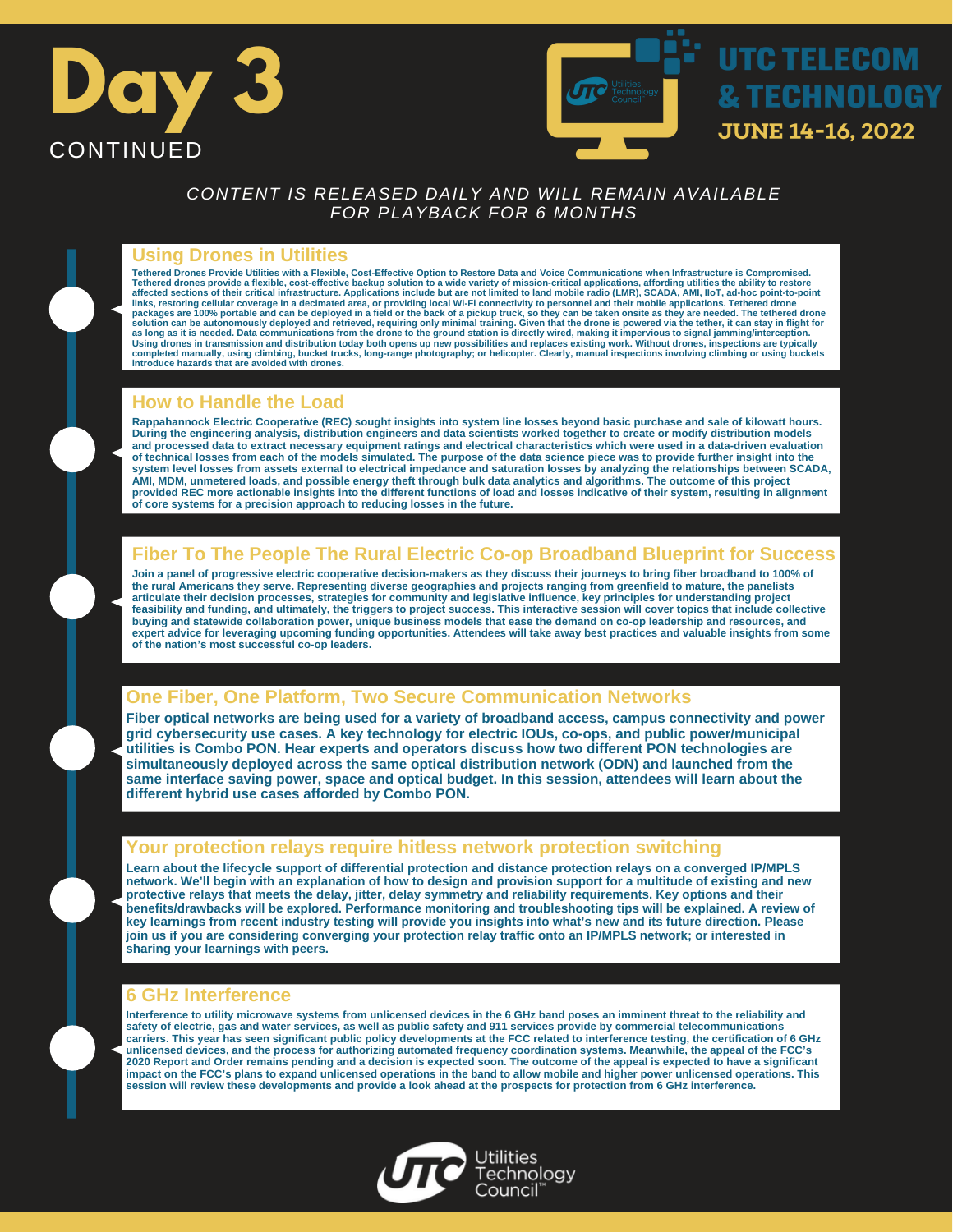



#### **Broadband Funding and Regulations**

**Utilities are deploying broadband networks and providing broadband services in unserved and underserved areas. They are providing wholesale services for third party ISPs and they are providing retail services to consumers. This session will describe how utilities are succeeding in reducing the digital divide and it will explore ways they can tap into billions of dollars in funding that is being made available to promote broadband deployment. It will also look ahead to address legal/regulatory challenges related to rights-of-way, cost-recovery, and state/local restrictions on utility broadband. Don't miss this important session, which will help utilities succeed in deploying broadband networks and providing broadband services.**

#### **Spectrum Sharing**

Utilities are under increasing demand for wireless capacity and coverage and they need access to additional spectrum to meet those demands. At the same<br>time there is increasing demand, there is a shortage of spectrum that **to share federal spectrum with utilities, as well as its efforts to drive towards global harmonization of spectrum for use by utilities. These efforts are designed** to put spectrum to effective use in a way that meets utilities requirements, cost effectively, and on a timely basis, using equipment that is standardized and<br>commercially available from multiple sources. What's the Freque **bands.**

## **Private LTE Panel Session**

**Panel Discussion - Developing pLTE to Support the Grid of the Future As utilities establish Digital Nervous Systems in their grids capable of "sensing" grid performance and potential issues, connecting devices across service territories requires an expansion in wireless network coverage and bandwidth across the country. WWT's Utility Industry Practice Lead will facilitate a discussion between** leaders of the pLTE movement – John Hughes (Ameren), Carlos Carazo (Southern California Edison), and Wendall Reimer (Xcel<br>Energy). The group will discuss: Current Challenges • Moving from centralized to distributed energy **fuel to renewables • Moving from manual processes to automated systems • Increasing volatility of weather and the environment • Need to optimize grid performance to dynamically balance supply and demand • Complexity and cost of managing 10+ OT networks • Maintaining strong cybersecurity posture while increasing connectivity**

## **Wireless Solutions for Grid Automation**

Field Area Networks - From Soup to Nuts with PGE As Field Area Networks emerge as a solution for utilities grappling with the need to<br>monitor, control and gather data from an explosion of grid devices, the prospect of roll **communications network can be daunting. The increasing adoption of wireless network systems in utilities, the increased shift to remote work, and the now bidirectional flow of information between utilities and consumers have expanded the threat landscape of cybersecurity attacks against utilities. Join this webinar with Ericsson and Hydro ? as they discuss where utilities stand in terms of their adoption of cellular network technologies, their awareness of their systems vulnerabilities, and their interests in fortifying their network security.**

## **Wireless Technology for Broadband Communications**

**Point-to-point and point-to-multipoint wireless are alternative solutions when deploying a broadband network to both offer broadband service to customers and for monitoring your network. To start, you will learn how to choose a public frequency or how to claim a licensed frequency for your broadband needs and the associated cost for the services you want to deploy. Next, you will learn about the technology advancements that have been made in the last two years of wireless networks; why wireless is an alternative to a hard wired fiber network for your SCADA, AMI and future Smart City applications; what are the line of site considerations that must be accounted for; who are leaders in point-to-point and point-to-multipoint wireless technology development; and how a supply chain partner can pull all elements of a wireless network together.**

### **Energy Sector Addressing its critical infrastructure and cybersecurity vulnerabilities**

Without question the energy sector involves working with facilities, industries, and state, federal, and local agencies that are recognized as vulnerable to,<br>and as prime targets of, cyber-attack and disruption. Utilities **inventory of the many ways cyber-attacks can adversely impact our nation's infrastructure overall. The cyberthreats facing utilities include the typical threats** plague other industries: data theft, billing fraud, and ransomware. Several characteristics of the energy sector heighten the risk and impact of cyberthreats<br>against utilities and their customers. This presentation will lo